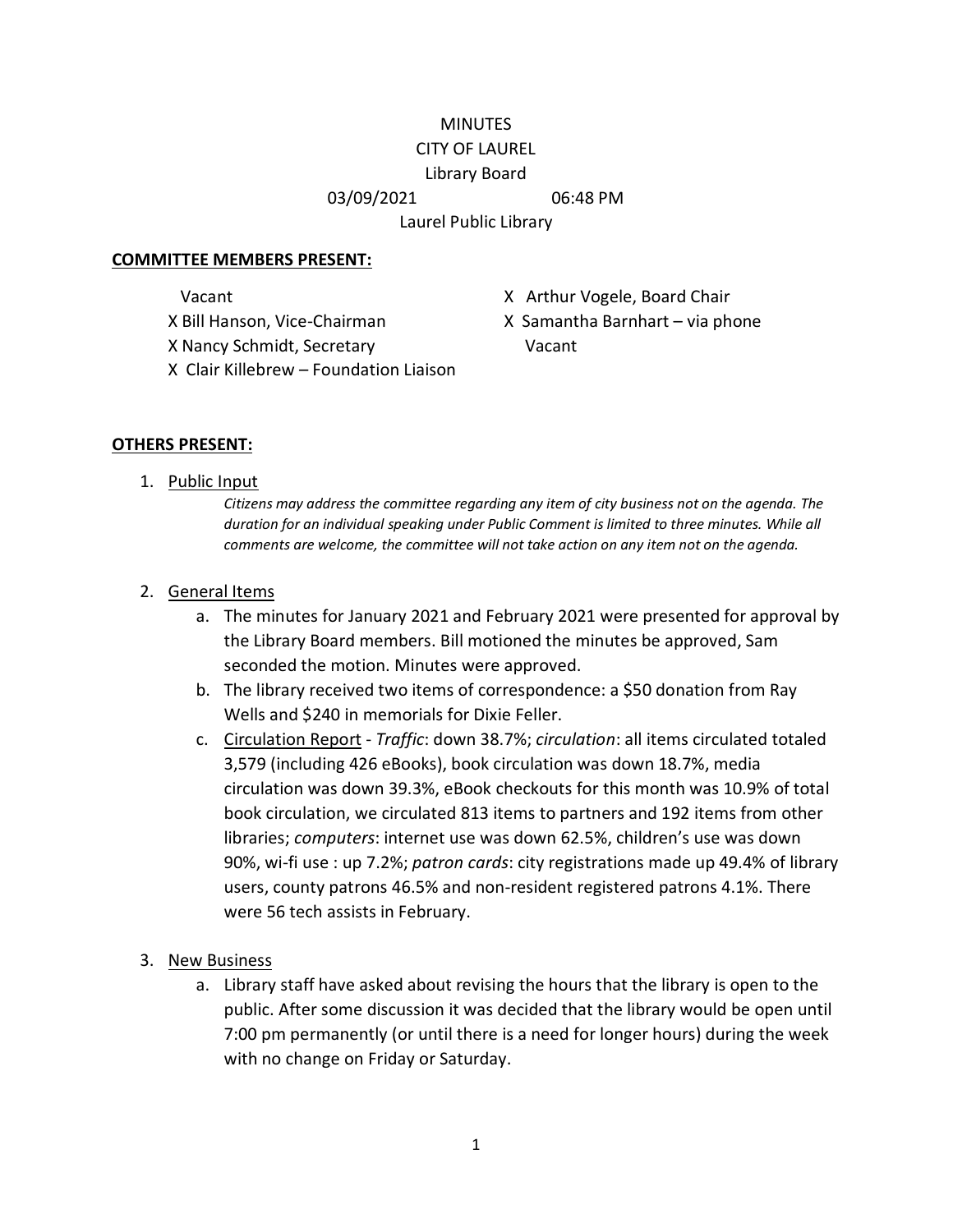- b. A piano has been donated to the library. It is currently sitting in the front entrance but may take up residence at another location in the library as needed. We may consider using the piano for lessons or fund raising in the future.
- c. The state library has provided 10 hotspots, 8 iPads, and 6 HP ProBooks. All of these are the property of the library. Sustainability on the hotspots has been discussed at the last NAC meeting. The State Library Commission is considering providing funding for the hotspots for at least one more year.
- d. There is legislature before Congress to provide funding for libraries across the nation. The State Library is sending out weekly reported on this. If approved, it will be provided through IMLS (Institute of Museum and Library Services). This could provide over \$2 million dollars to the Montana State Library for current needs.

## 4. Old Business

- a. The book sale is being held March 29 April  $10^{th}$ . The hours will be 9:00 am 7:00 pm Monday-Thursday, 9:00 am – 5:00 pm Friday, and 9:00 am – 3:00 pm on Saturday. We are looking for volunteers to help set up and work the sale.
- b. For the vacancies on the Board, Katie Fjelstad and Clara Killebrew have submitted letters of interest. The letters will be forwarded to the Mayor with a letter stating a preference for which person to place on the Board.
- c. The budget amendment proposed by Clerk/Treasurer Langve was approved by the Council. There will be an amended amount moved from the General Fund to the Library Fund to cover some items that were budgeted lower than actual amounts. The amount of the amendment was over \$6,200.00
- d. Foundation update: the monies received from the book sale will go into the Foundation account. There were some small miscellaneous charges to the Foundation for the library, mostly office supplies and computer items. Mike and Nancy also went to Barnes & Noble to purchase new books for circulation. Patrons should be happy for a few weeks.

## 5. Other Items

a. Upcoming Items:

The South Central Federation meeting is being held via Zoom on Saturday, March  $27<sup>th</sup>$  at 10:00 am. I will be attending from the library and Arthur will attend from work. Anyone else wanting to attend will be logged in at the library or sent the link to their email so they may attend through Zoom.

b. There is a meeting with the Mayor's office, Union Reps, Library Director and Board Chair on Wednesday, March  $14<sup>th</sup>$  at 9:00 am concerning the library staff